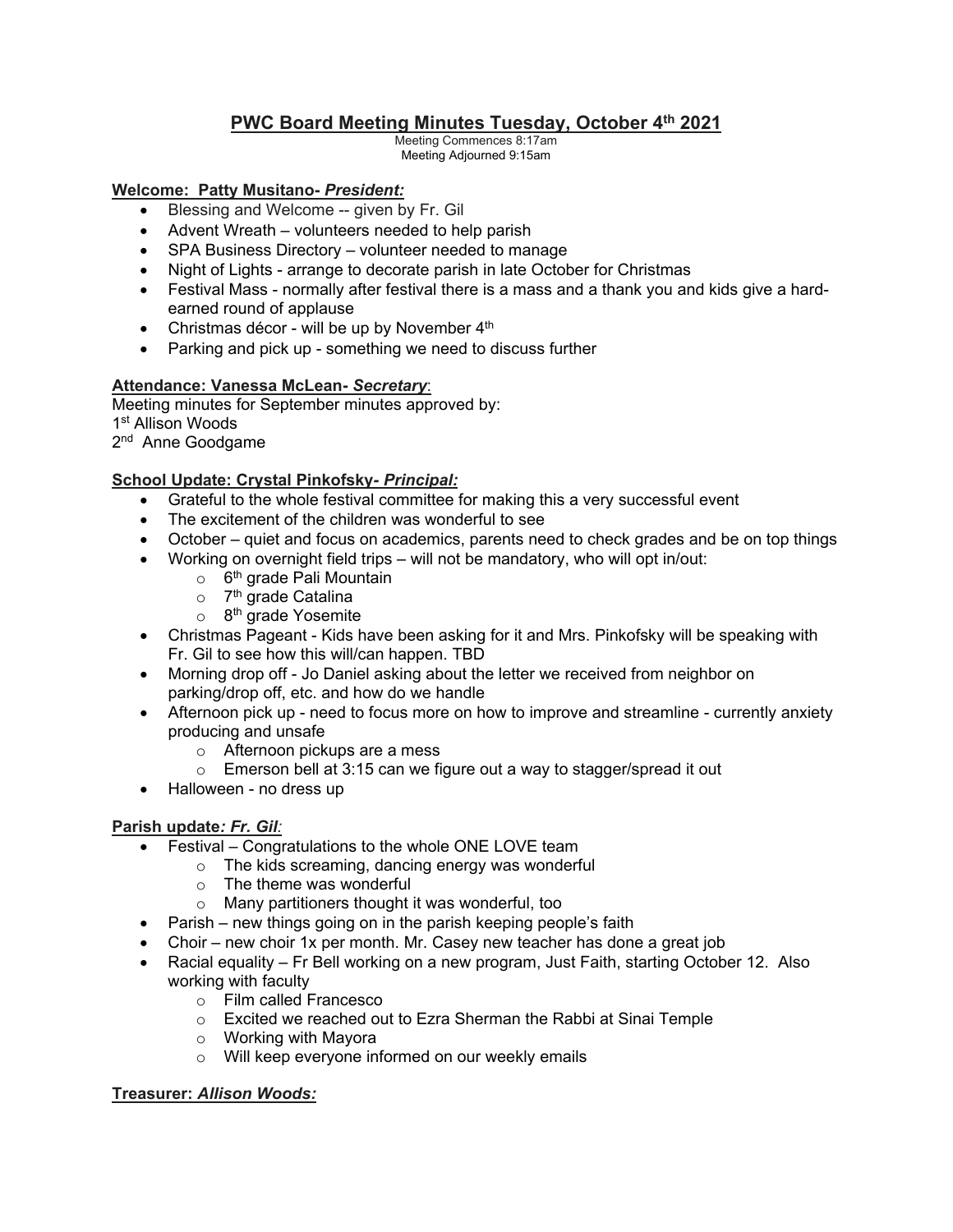Opening Budget: \$150,201.07 Closing Budget: \$146,377.47

- For the month ended August 2021, our opening balance was \$150,201.07, while our closing balance was \$146,377.47.
- Change was primarily attributable to continued cashing of a few year-end faculty and gifts, and some of our administrative start-up costs for this year: PWC nametags, subscriptions for Sign Up Genius and QuickBooks online, etc.

# **Asst. Treasurer:** *Freddy Szita:*

- Received \$441.45 (45 families) Ralphs Community Contributions
- Rite Aid and other places we can sign up with can give us donations as well

#### **Festival Update:** *Wanda Ahmadi:*

- Thank you to all, especially my committee members
- Thanks to Ms. Pinkofsky, Maryanne, Vanessa, Patty
- We felt truly supported and by our community who came out in droves
- Most ride tickets ever sold
- No finite numbers yet as they are still reviewing
- Up in patronage
- Up in live and silent auction
- Up in festival wear
- Still calculating our booth
- Excited kids
- Thank you to Jo cleaning up the signage, etc.

# **Yvonne Skillings:** *(1st VP):*

- Plans for high school night October 25
	- o Leaning towards having kids come here
	- $\circ$  Attended by 6-8<sup>th</sup> grade
	- o SPA coordinates with high schools to visit
- Mother's luncheon in February
- Patronage
- Parking passes
- High school night coming up, need to get help with set up, station of cookies and milk
- Mothers luncheon working on a date and location details

#### **Jackie Kim:** *(2nd VP):*

• Night of Lights still TBD

#### **Erin Heimbold & Jennifer Collins:** *(Head Room Parents):*

- Uniform exchange (in JCPC) drop off uniforms Tuesday Oct 12, pick up Wednesday Oct 13
	- o Will be sending out an email to all only scheduled for 2 days
- Pumpkin carving contests bring it back this year

# **Lindsay Doody & Elinor Klein:** *(Hospitality):*

- Closet needs to be cleaned out for the next events
- Next event Thank you breakfast for the festival committee on Oct 18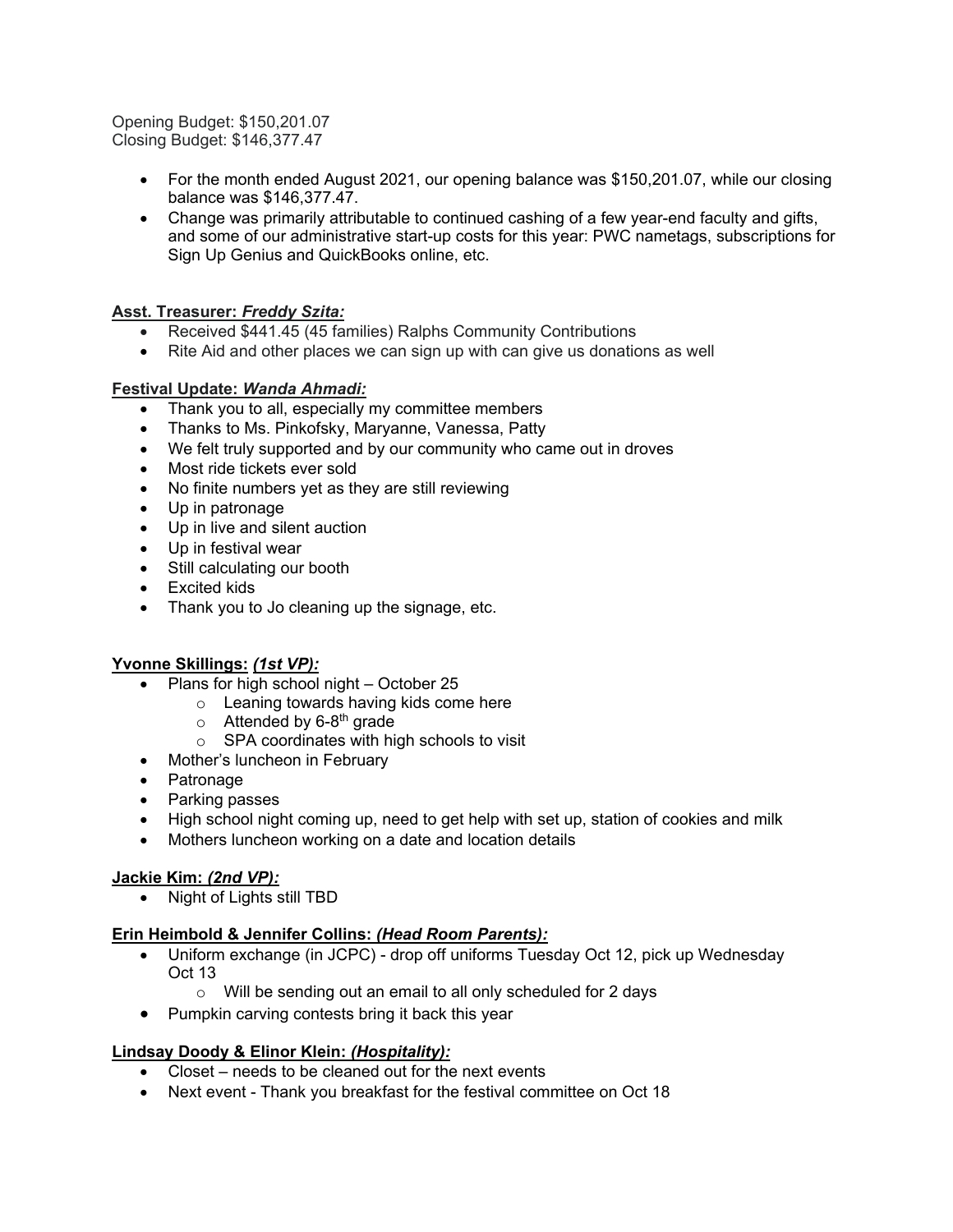• Try and sign up for the volunteer shifts when opportunities arise. We could often use extra hands at our PWC Events!

#### **Julie Asbury Gordon:** *(Corresponding Secretary)*:

• Sign up for breakfast for our meetings

#### **Roxana Shekoyan:** *(Reservations):*

#### **Jo Daniel: (***Parliamentarian)***:**

• Nothing to report

#### **Summer Salazar:** *(Communications):*

• Nothing to report

#### **Jane Sung***: (Volunteer/Asst Comm.):*

#### **Vanessa Stern:** *(Historian)***:**

• Working on uploading all the festival pics to the Google drive and creating the photo album

#### *Leslie Hunt Johnson: (Alumni)***:**

- Great participation of alumni for Patronage
- Great turn out for grad night
- Newsletters off to a great start
- Apostles Attic a month out, Ali Gardener November  $5<sup>th</sup>$  and  $6<sup>th</sup>$ 
	- o Volunteers needed sending out Sign Up Genius
	- o Light on community donations
	- o Would love as much help as possible
	- o Sunday and Monday for clean up
	- o Will be sending out an email on items they do and do NOT want

#### *Elizabeth Lee: (Hot Lunch)***:**

- Jersey Mikes started last week
- Hot lunch started this week
- Trying to make the process as smooth as possible

# **Catherine Choi:** *(Inventory):*

- Please use event spreadsheets for requests
- As soon as you have an event please add it to an event spreadsheet

# **Stephanie Tsai & Monika Merchan:** *(Traffic & Safety)***:**

- Release of older kids discuss moving it earlier because of safety concerns
- Lawn Signs following up from last meeting
- Relaxed Parking definition and what to do with parking tickets
- Crossing Guard status
- Add cones to the red zones

# **Ann Goodgame & Jess Gunderson**: **(Outreach***)***:**

- Sandwich Builders- October 9th, 7:30 in the JCPC
	- $\circ$  Same format they did last year families make the sandwiches and drop them off and assemble on Saturday morning
- Military candy donations 3-4 day Halloween candy donation for military and 1<sup>st</sup> responders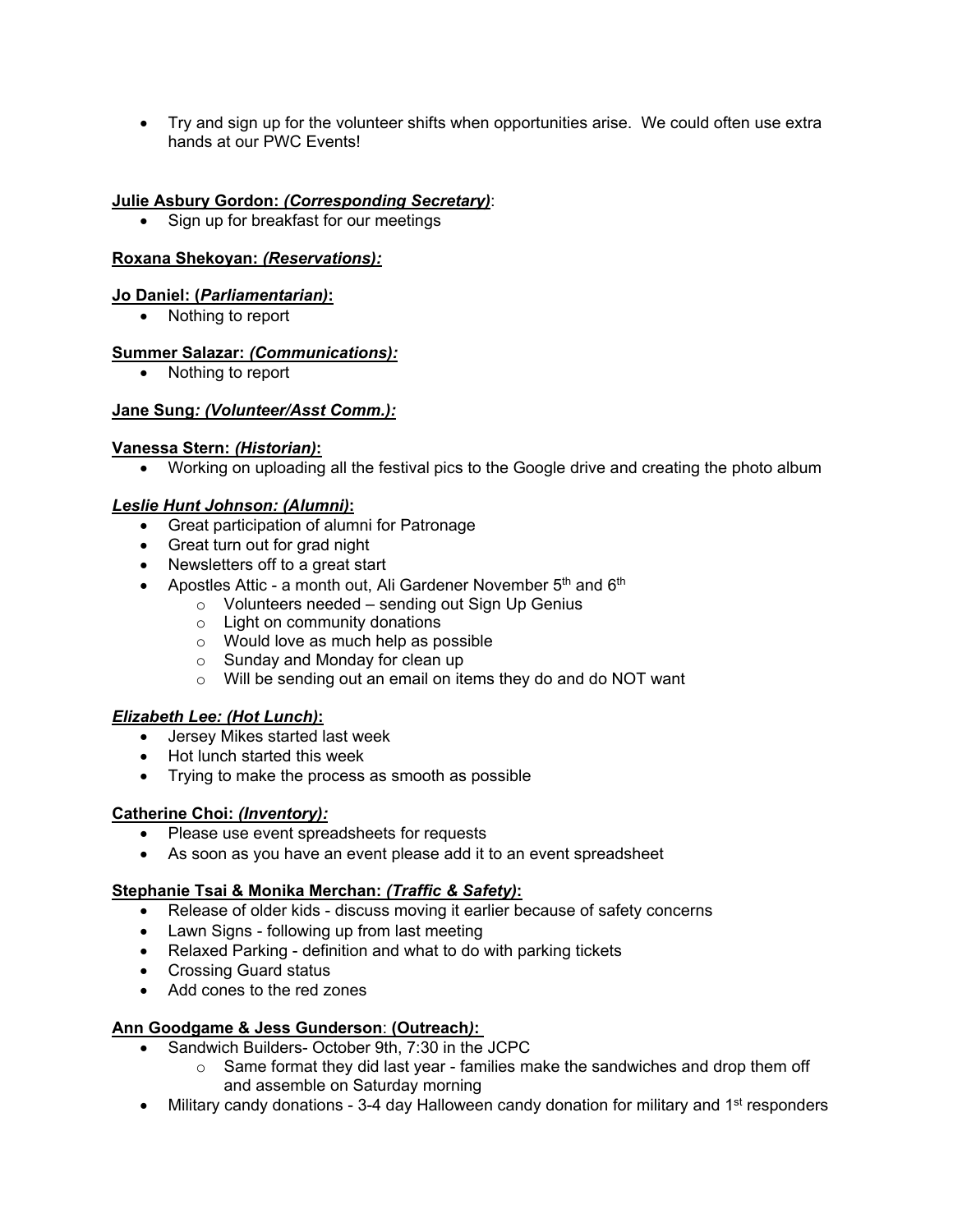- o Any wrapped candy
- o Will send out dates

# **Katrina Johantgen:** *(Environment)***:**

• No updates

# **Tim Byrne:** *(Father's Club)***:**

- 4 events in 4 months
	- o October 14 Poker Night / Buccaneers and Eagles game
	- o November 15 Golf Tournament at Braemar Country Club
- Sold out all burgers in burger booth!
- Sweet reminder by signing up husbands for the poker night

#### **Monique Mamikunian***: (Executive Advisor):*

#### **Special Guests: Maryann Bertolucci:** nothing to report

#### **Vanessa Reyes Smith:**

- Bells are restored! Ringing for the first time in 4 years
- October 30<sup>th</sup> Pilgrimage to the SB Mission
- Renting a bus to take 25-30 ppl there on October  $30<sup>th</sup>$  lunch will be included \$55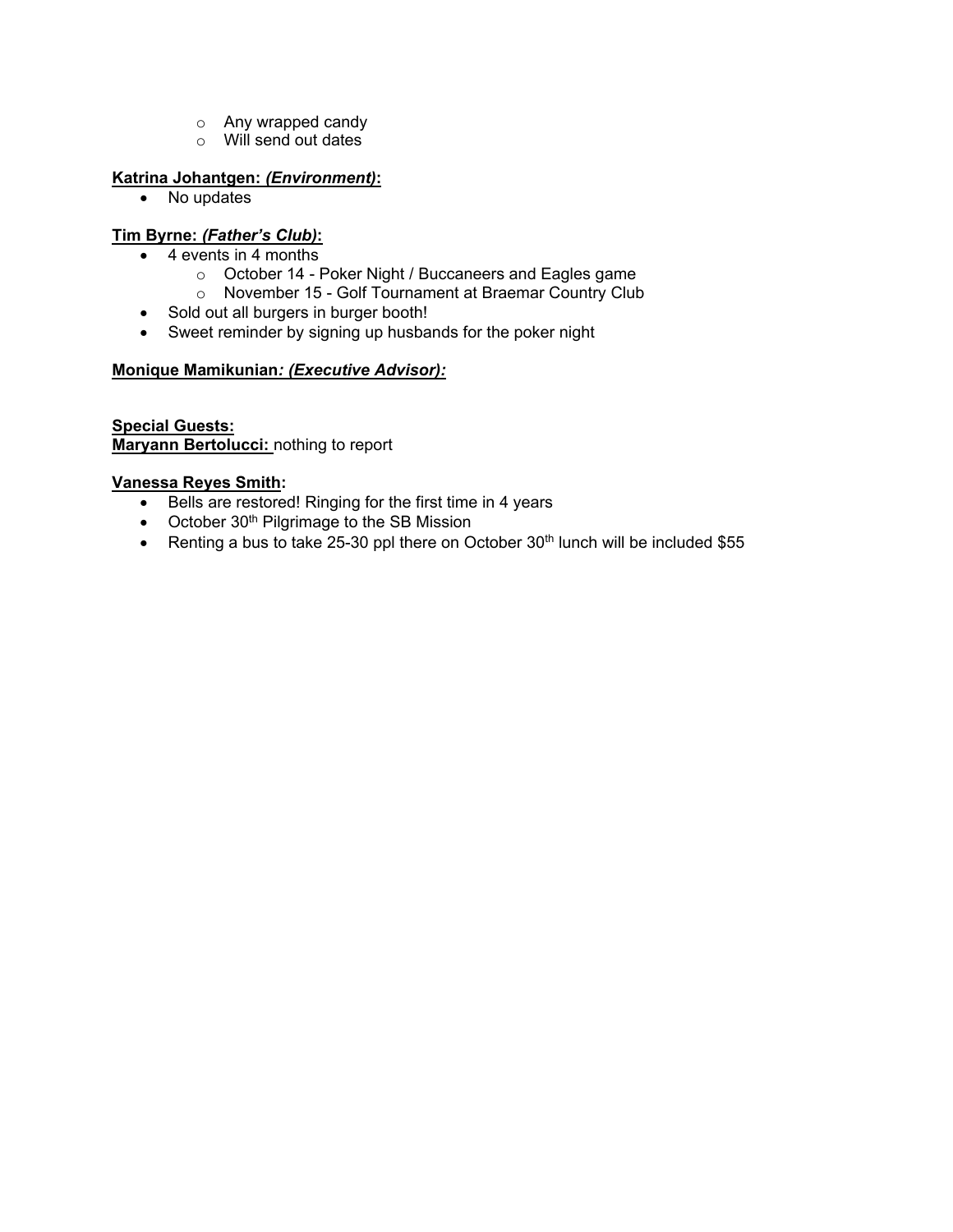### **CALENDAR**

#### **October**

- 9th Sandwich Builders
- 14<sup>TH</sup> Dads Poker Night<br>14th 8th Grade parent I
- 8th Grade parent Meeting- 8th grade room parents
- 17th Sunday Mass 8th grade-<br>18<sup>th</sup> Festival thank you breakt
- Festival thank you breakfast
- 25th High School Night -1st VP
- 28th Picture Day Retakes

#### **November**

- 1st School Mass All Saints
- 2nd School Mass All Souls
- 1-4 Halloween Candy Drive (Treats for Troops)-picked up from campus 11/5
- 5, 6th Apostle's Attic
- TBD Sandwich Builders
- 8th PWC Meeting
- 15-18th Parent Teacher Conference-Hospitality
- 15-18 St Joseph's Center Food Drive Collection -Center will pick up bags 11/19
- 28th Parish Wreath Making
- 29th Christmas Adopt-a-Family Launch on 11/29 -St J Center will collect from campus 12/15

# **December**

- 4th Sandwich Buiders
- 6th PWC Meeting
- 11th Parish Lessons and Carols-(Seniors/ cookies) at this event instead
- SPA Christmas event **TBD**-

No Senior Luncheon/Kindergarten singing is allowed due to COVID. The parish is not permitted to have the children and seniors together at this time. Prayers for improvement as this is a favorite event.

- 15th Faculty Christmas Luncheon 11am-1:30pm Hospitality
- 16th School Christmas Pageant 6-7pm
- 24th Parish Christmas Pageant Mass

# **January**

- PWC Meeting/School resumes
- 6th School Mass Epiphany
- 7th Junior High Dance -School<br>13th 8th Grade School Photos
- 8th Grade School Photos
- 17 No School
- 23rd Parish-Feast of St. Paul the Apostle guest speaker for mass
- 25th School Mass-Feast of St. Paul-4th grade- Hospitality (cookies)
- 30th Pancake Breakfast/Catholic Schools week begins/Open house- Dad's Club

#### **February**

3rd School Mass -Feast of St. Blaise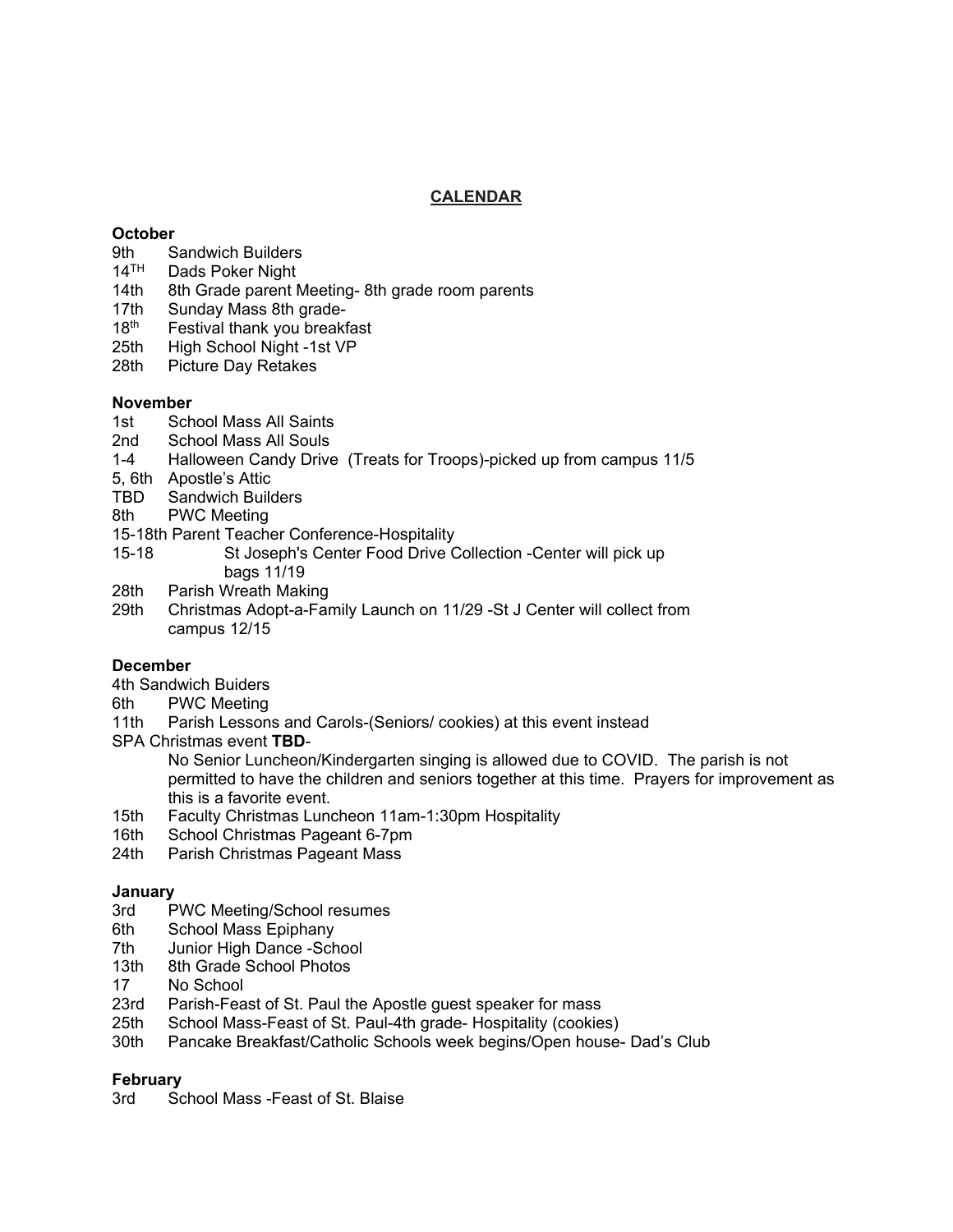- 6th Mother's luncheon-1st VP
- 7th PWC meeting<br>21 No school
- No school

#### **March**

- 1st In n Out truck
- 2nd School mass 8th grade
- 4th End of trimester II
- 7th PWC meeting
- 11th No School (commonly referred to as ski weekend)
- 17th Spring Sing I-HRP, Parliamentarian<br>18th No school
- No school

- **April**
- 4th PWC Meeting<br>13th School mass S School mass Stations of the Cross
- 14th Prayer Service
- 15-22 Spring Break
- 25th Classes resume<br>29th Junior High Dang
- Junior High Dance-School

#### **May**

- 1st Alumni Dinner (Class of 2018)-Alumni Chair
- 2nd PWC Meeting
- 5th Spring Sing II-HRP, Parliamentarian
- 6th May Crowning 1st Grade<br>12th New Parent Mixer 7pm co
- New Parent Mixer 7pm courtyard
- 14-15 FYI First Communions
- 19th FYI Middle School Student council speeches and elections 8-10 am JCPC<br>20th No School (commonly referred to as campout weekend)
- 20th No School (commonly referred to as campout weekend)<br>26th 8th grade retreat, dinner and movie-8th grade room mom
- 8th grade retreat, dinner and movie-8th grade room moms

#### **June**

- 1st PWC double meeting
- 2nd Disneyland 8th grade trip
- 3rd 8th grade graduation practice
- 6th 8th Grade graduation and dance -Graduation committee
- 9th Kindergarten graduation
- 10th School mass last day of school

President-Patricia Musitano PRESENT

1st Vice-President- Yvonne Skillings PRESENT

Treasurer - Allison Woods PRESENT

2nd Vice-President - Jackie Kim PRESENT

Assistant Treasurer - Frederique Szita PRESENT

Alumni - Leslie Hunt Johnson PRESENT

Communications - Summer Salazar PRESENT

Corresponding Secretary - Julie Asbury Gordon PRESENT

Environmental - Katrina Johantgen PRESENT

Executive Advisor - Monique Mamikunian PRESENT

Father's Club - Tim Byrne PRESENT

Festival Chair - Wanda Ahmadi PRESENT

Head Room Parents - Erin Heimbold PRESENT & Jennifer Collins PRESENT